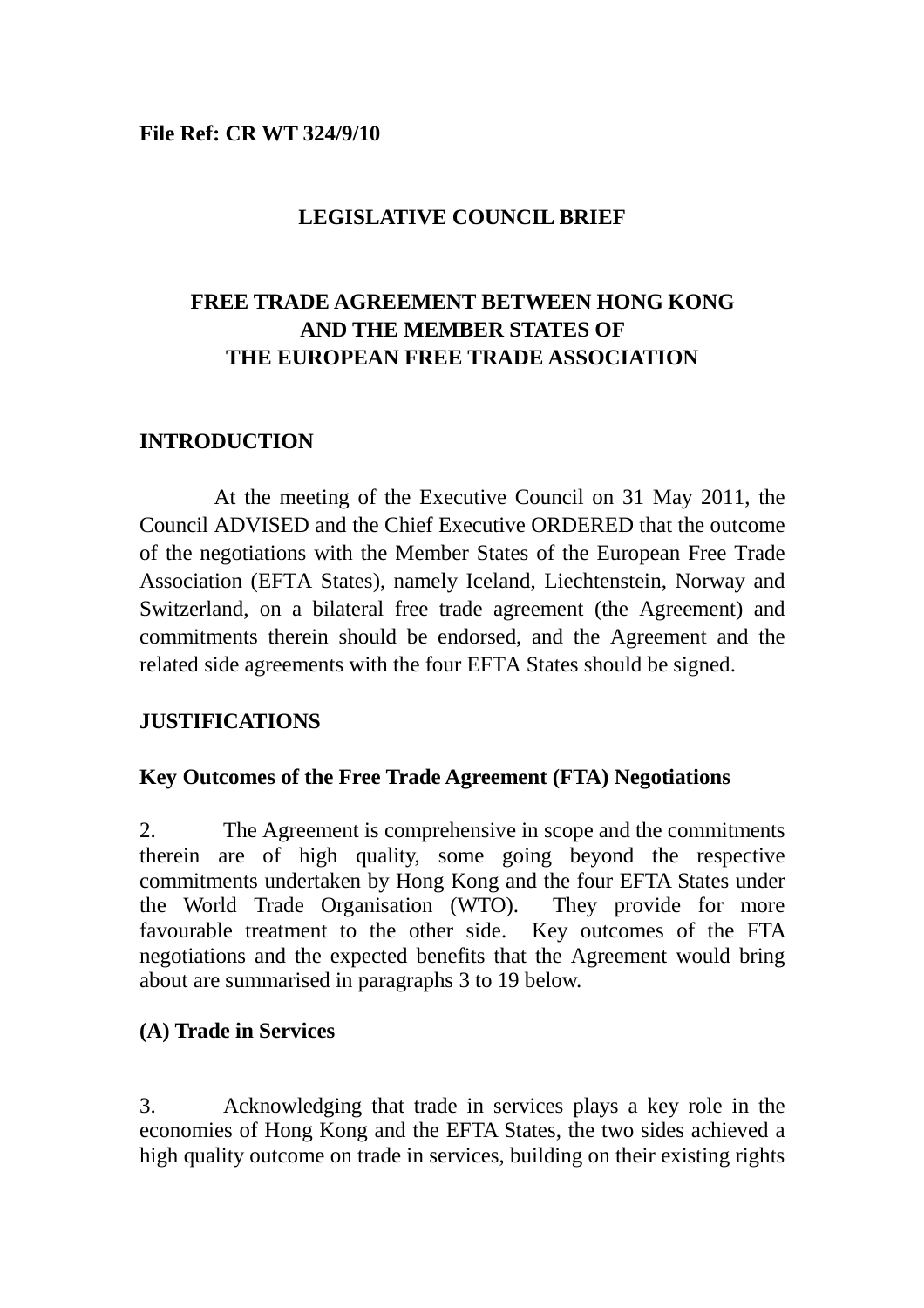and obligations under the WTO General Agreement on Trade in Services.

### *Market Access*

 $\overline{a}$ 

4. In terms of market access, Hong Kong service providers will enjoy under the Agreement preferential opportunities in the EFTA States in terms of legal certainty for market access, national treatment and most-favoured-nation (MFN) treatment for the supply of a comprehensive range of services. Many of these preferential opportunities go beyond those already enjoyed under the WTO (i.e. WTO-plus).

5. The EFTA States' specific market access commitments are comprehensive in terms of sectoral coverage. The sectors with WTO-plus commitments encompass those areas where Hong Kong has traditional strengths, such as telecommunication services, logistics services including maritime transport services, audiovisual services and various business services (such as architectural services, engineering, services incidental to manufacturing, related scientific and technical consulting, and convention services). They also include areas identified with potential for further development in Hong Kong, namely, education services, environmental services, medical services, innovation and technology, and cultural and creative industries $(1)$ . Switzerland and Norway, as well as Liechtenstein, have essentially bound their existing regimes across the board for all services sectors, except for a limited number of areas sensitive to them<sup>(2)</sup>. The market access package of Iceland also generally mirrors their latest offers under the WTO Doha Round of negotiations.

6. As for Hong Kong, we have also made broad commitments covering a wide variety of services, many of which go beyond our commitments under the WTO and exceed our offers made under the ongoing WTO Doha Round of service negotiations (i.e. WTO-plus and

**Note** (1) In respect of the key industry of Testing and Certification Services, the four EFTA States have already made full commitment for technical testing and analysis services under the WTO and will make the same commitment under the Agreement.

 $(2)$  Sensitive areas of individual EFTA States vary. Examples of such sensitive areas include provision of subsidies, audiovisual services, internal waterway transport, certain energy-related services, certain education services as well as certain health services and social services.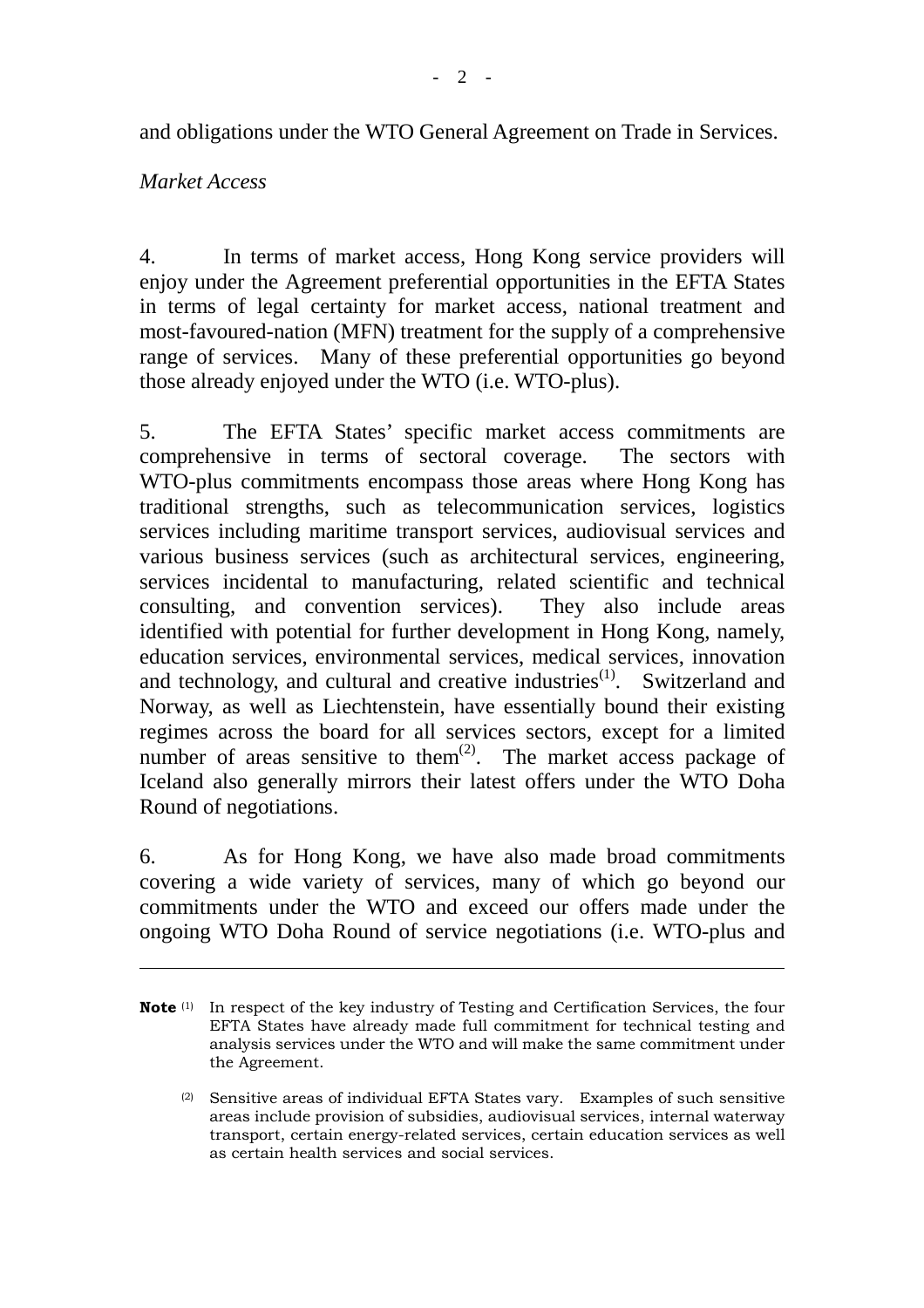Doha-plus). These preferential commitments are specifically targeted at the EFTA States' priority interests, such as financial services, telecommunication services, logistics services including maritime transport services, energy-related services and various business services.

7. Both Hong Kong and the EFTA States made WTO-plus commitments on the movement of natural persons, and the commitments from the two sides are generally comparable. Without compromising legitimate immigration control, business persons of Hong Kong in the categories of Business Visitors (BV), Intra-corporate Transferees (ICT), Installers / Servicers (IN), Contractual Service Suppliers and Independent Professionals in specified sectors would be granted temporary entry into relevant EFTA States in accordance with the commitments of individual EFTA States. On the other hand, BV, ICT and IN of the EFTA States in specified service sectors will be granted temporary entry into Hong Kong in accordance with Hong Kong's commitments. Our commitments are by and large a reflection of Hong Kong's existing liberal regime on temporary entry of business persons. Similar to the commitments we made under the Closer Economic Partnership (CEP) Agreement with New Zealand, Hong Kong will waive the economic needs test (ENT) requirements<sup>(3)</sup> for entry into Hong Kong for employment in respect of ICT from the EFTA States in specified sectors. Since our commitments on ICT are confined to senior and high-skilled positions (i.e. Senior Manager and Specialist) only, we do not envisage the waiving of the ENT will have significant impact on Hong Kong's employment market, in particular the low-skilled sector.

### *General Obligations*

 $\overline{a}$ 

8. Apart from market access commitments, the two sides have also agreed on disciplines on domestic regulation (DR) to ensure that measures affecting trade in services are transparent and administered in a reasonable, objective and impartial manner. Hong Kong, Switzerland, Liechtenstein and Iceland have also agreed to further develop and conclude a comprehensive set of DR disciplines, covering licensing requirements and procedures, qualification requirements and procedures,

**Note** (3) The test comprises the economic benefits test (i.e. whether the person can make a substantial contribution to Hong Kong's economy) and labour market test (i.e. whether the person possesses a skill, knowledge or expertise that is not readily available locally).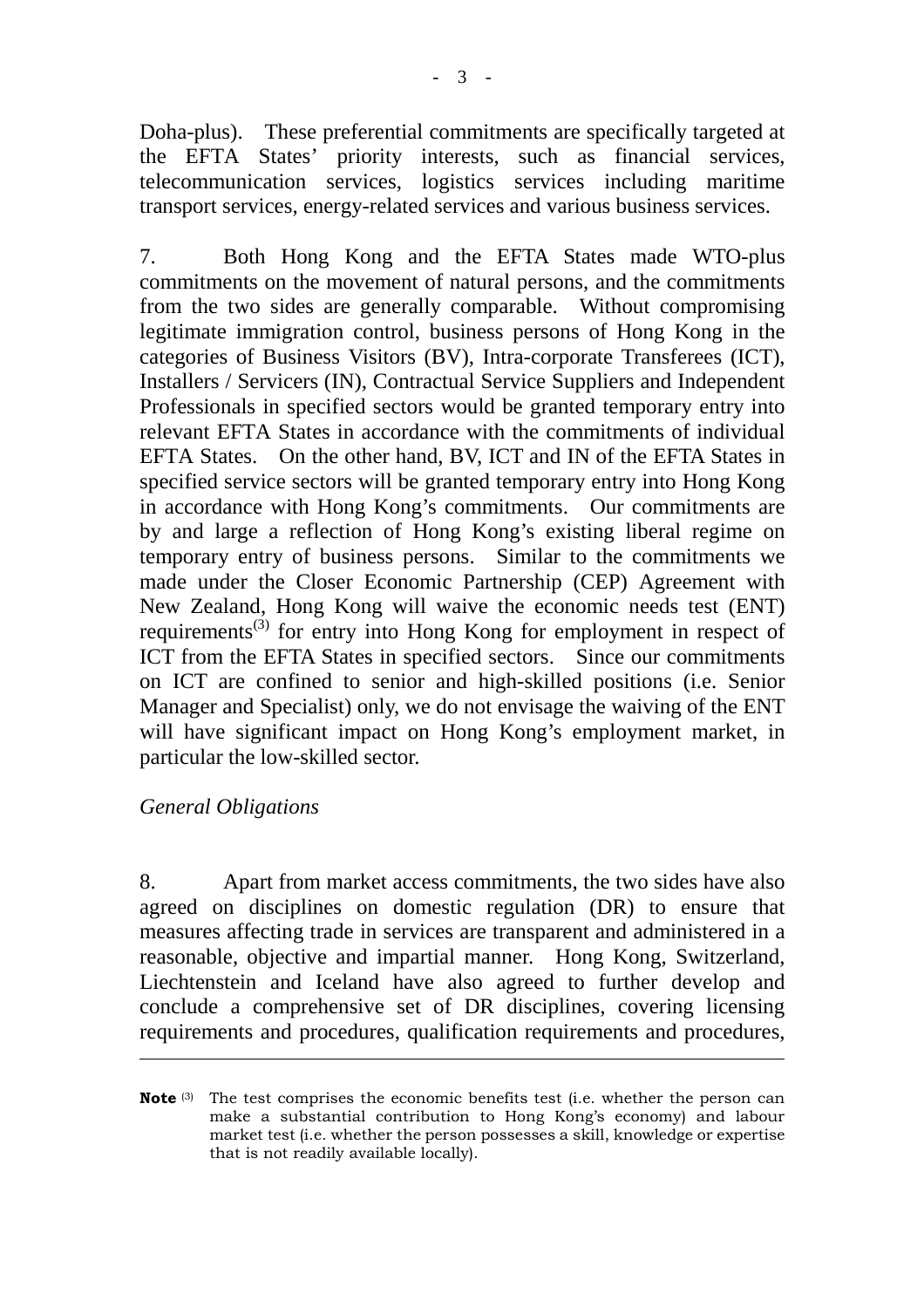technical standards, and other related matters, within one year after the entry into force of the Agreement. The Agreement also contains specific provisions<sup> $(4)$ </sup> to further facilitate trade of the two sides in to further facilitate trade of the two sides in telecommunication services and financial services, which are sectors important to both sides.

### **(B) Trade in Goods**

 $\overline{a}$ 

9. Under the Agreement, the EFTA States commit to abolishing import tariffs on all industrial goods as well as fish and certain marine products originating in Hong Kong upon its entry into force. The EFTA States will also accord tariff concessions to Hong Kong's processed agricultural products<sup> $(5)$ </sup> exported to the EFTA States. As regards basic agricultural products, given the EFTA States' diverse interests and sensitivities in the agricultural sector, basic agricultural products are dealt with separately under bilateral agricultural agreements (see paragraph 14 below). On Hong Kong's part, we commit to binding our existing zero import tariff regime for all goods originating in the EFTA States after the Agreement takes effect.

10. For the purpose of claiming preferential tariff treatment in accordance with the Agreement, the two sides have formulated a set of preferential rules of origin. Under the Agreement, the origin of different products may be determined by either "process-based" rules<sup>(6)</sup> or "value-based" ones<sup> $(7)$ </sup>. Currently, the Trade Descriptions Ordinance

- **Note** (4) The Annex on Telecommunication Services comprises obligations such as competition safeguards, licensing procedures, use of scarce resources, etc. The Annex on Financial Services includes obligations such as transparency, expeditious application procedures, right for maintenance of domestic regulations on prudential grounds.
	- (5) It is EFTA's practice to impose different preferential treatments and arrangements for industrial goods and processed agricultural products in their FTAs given the sensitivities of the latter.
	- (6) "Process-based" rules means goods would be regarded as originated from Hong Kong if they last underwent in Hong Kong a process which substantially changed their shape, nature, form or utility of the basic materials used in their manufacture.
	- $(7)$  "Value-based" rules means goods may claim Hong Kong origin on the basis of the proportion (which may be different for individual categories of goods) of the value added in Hong Kong or the value of non-originating materials used in their manufacture as against the total value of the goods.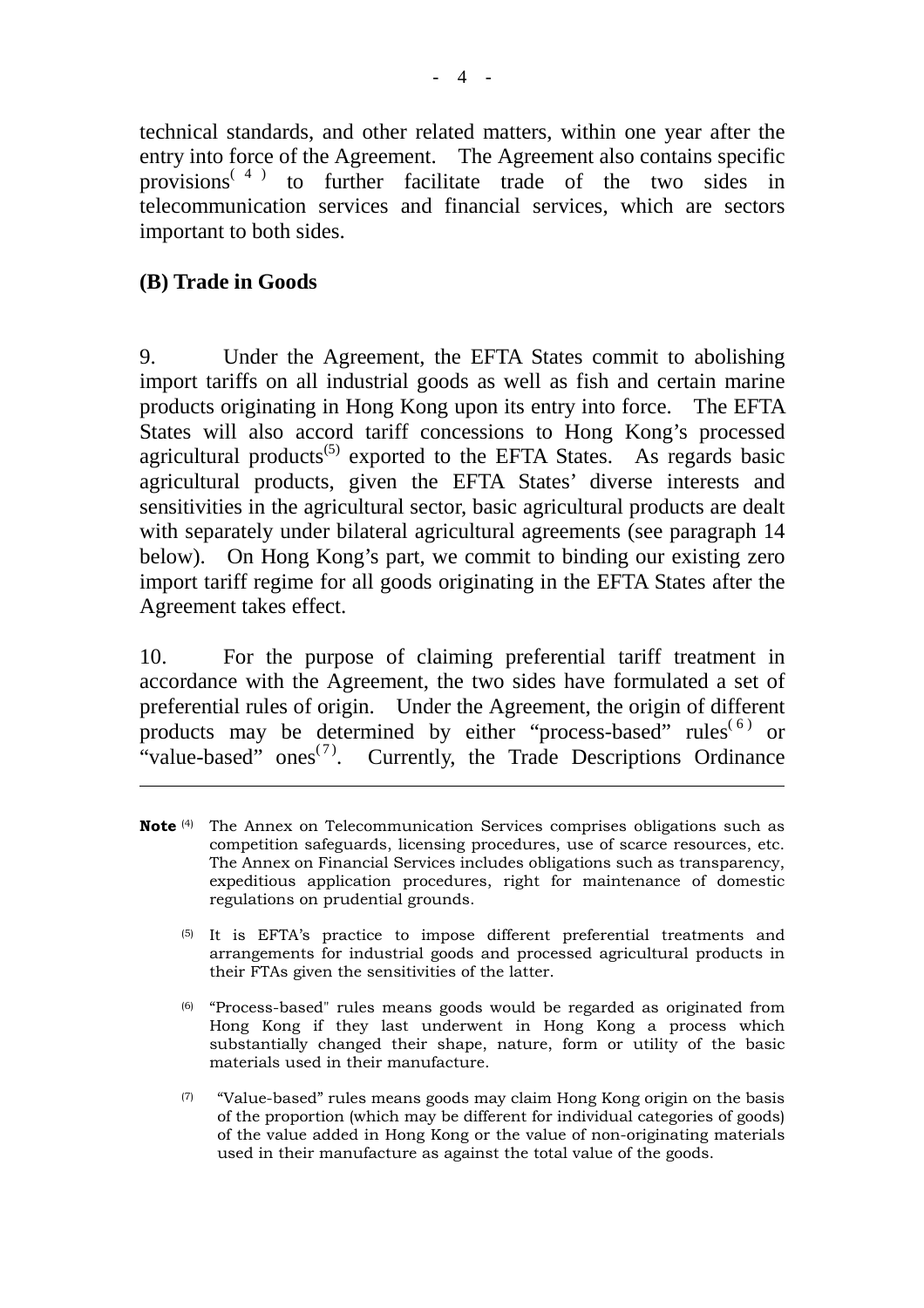(TDO) (Chapter 362 of Hong Kong Laws) only caters for the description of the origin of goods determined by "process-based" rules. As such, the TDO would need to be amended to cater for the description of goods with origin determined by "value-based" rules under the Agreement. Our current plan is to consult the Commerce and Industry Panel of the Legislative Council on the proposed amendments in July 2011.

11. On the application of trade remedy measures<sup> $(8)$ </sup>, the Agreement includes disciplines additional to the relevant WTO Agreements, which will better safeguard Hong Kong's trade interest. As Hong Kong is not a user of trade remedy measures, the agreement to the additional disciplines would not pose any problem to us. On the other hand, the Agreement will bring about complete elimination of anti-dumping measures by the four EFTA States. On countervailing and safeguard measures, while Norway has committed to not applying such measures against Hong Kong products, Iceland, Liechtenstein and Switzerland will comply with the enhanced disciplines in the Agreement when taking such measures. Under the Agreement, Hong Kong and the EFTA States will enhance their communication and cooperation in the areas of sanitary and phytosanitary measures<sup>(9)</sup> and technical barriers to trade<sup>(10)</sup>. The Agreement also includes trade facilitation measures. They would reduce and simplify documentation and formalities. They would also increase transparency of trade-related laws and regulations of the EFTA States and predictability in their implementation. These measures will benefit Hong Kong traders by reducing costs to business and promoting efficiency.

**Note** (8) Trade remedy measures refer to anti-dumping, countervailing and safeguard measures. Imposition of these measures by the importing economy could result in additional duties (being one of the usual forms) on top of tariffs and other charges or other import restrictions on certain imports.

 $\overline{a}$ 

- (9) Sanitary and phytosanitary measures are any measures applied: (i) to protect human or animal life from risks arising from additives, contaminants, toxins or disease-causing organisms in their food; (ii) to protect human life from plant- or animal-carried diseases; (iii) to protect animal or plant life from pests, diseases, or disease-causing organisms; and (iv) to prevent or limit other damage to a country from the entry, establishment or spread of pests.
- $(10)$  The disciplines of technical barriers to trade cover all technical regulations, standards and conformity assessment procedures that may directly or indirectly affect trade in goods between parties to an FTA, regardless of the origin of the goods.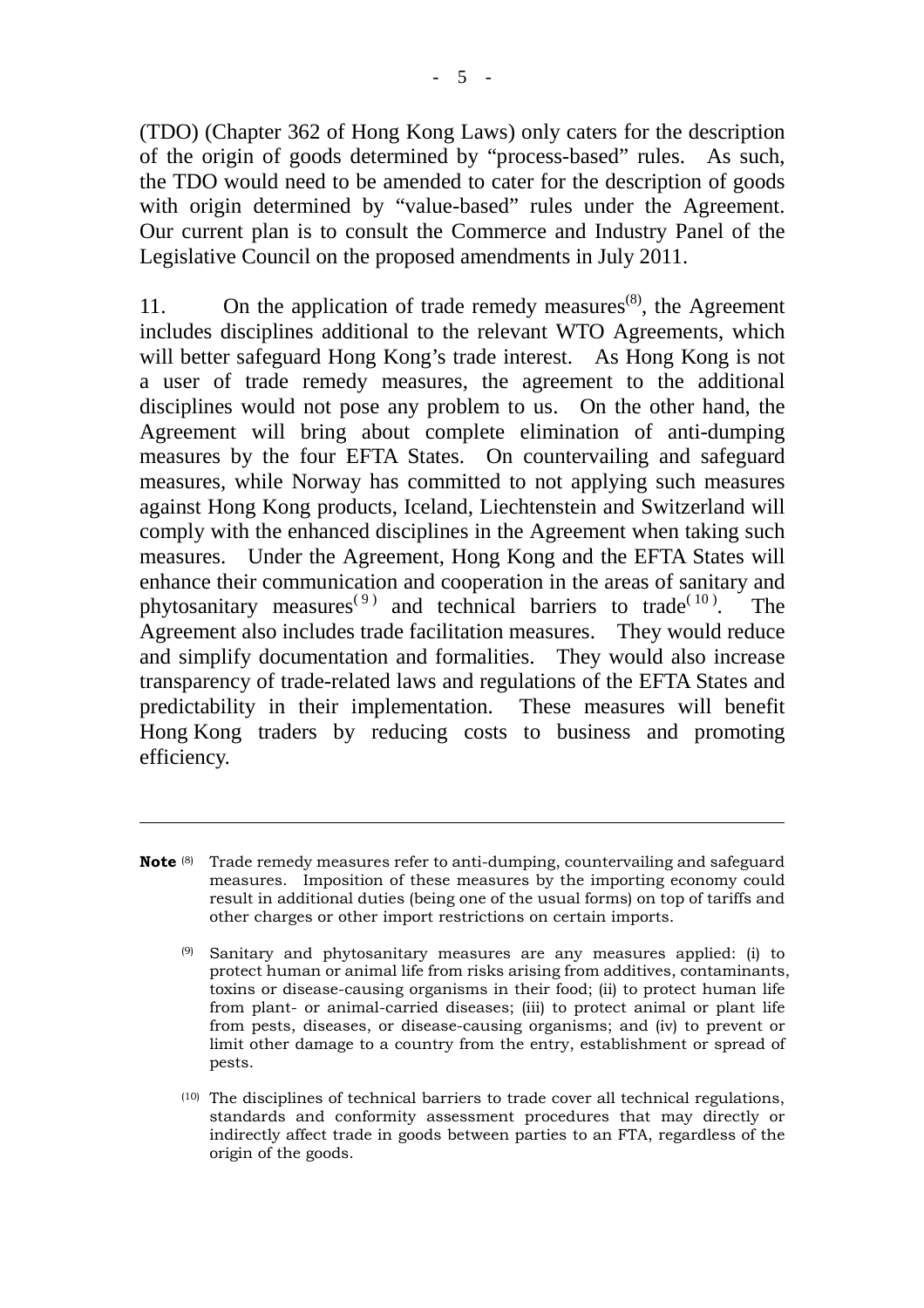# **(C) Investment**

 $\overline{a}$ 

12. The Investment Chapter includes provisions that will facilitate two-way investment flows between Hong Kong and the EFTA States by providing investors with legal certainty on national treatment and other safeguards in respect of their investments in non-services sectors $(11)$ . The commitments agreed by both sides are WTO-plus and comparable.

## **(D) Other Areas in the Agreement**

13. Apart from trade in services and goods as well as investment, the Agreement contains provisions to promote competition, ensure effective protection of intellectual property rights, facilitate access to each other's government procurement market, and enhance protection of the environment through trade initiatives. Commitments and cooperation in these trade-related areas would have the positive effect of facilitating, directly or indirectly, trade and investment flows between Hong Kong and the EFTA States. The Agreement also provides for an effective, efficient and transparent process for consultations and settlement of possible disputes arising thereunder.

# **(E) Bilateral Agreements on Agriculture**

14. In view of the EFTA States' diverse interests and sensitivities in the agricultural sector, basic agricultural products are dealt with separately under the bilateral agricultural agreements between Hong Kong and the individual EFTA States. Under the three bilateral agreements, Iceland, Norway and Switzerland<sup> $(12)$ </sup> will eliminate import tariffs for a number of basic agricultural products originating in Hong Kong, including those in which we have export interests. These bilateral agreements will enter into force on the same date as the Agreement, and would remain in force as long as the Agreement remains in force.

**Note** <sup>(11)</sup> National treatment and other safeguards in respect of investments in services sectors are covered by the Chapter on Trade in Services.

 <sup>(12)</sup> The bilateral Agreement on Agriculture between Hong Kong and Switzerland will also apply to Liechtenstein.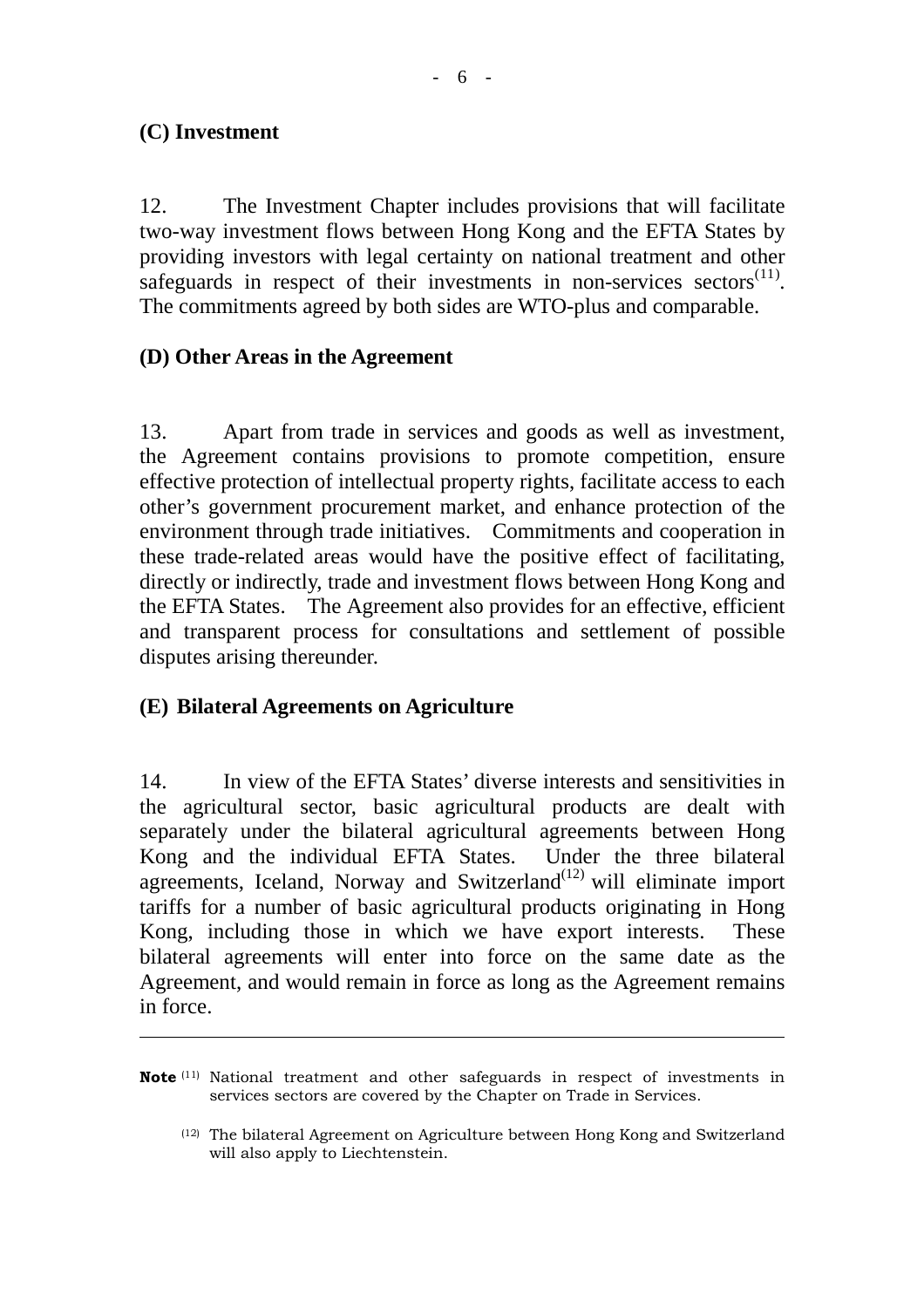## **(F) Side Agreement on Labour**

15. Alongside but separate from the Agreement, Hong Kong and the EFTA States have also concluded an Agreement on Labour. Whilst respecting each other's right to regulate and implement its own labour laws and policies, the agreement provides a formalised framework within which both sides can address labour matters of mutual interest or concern through dialogue and cooperation. The agreement also sets out the shared understanding of the two sides not to use labour laws and policies for trade protectionist purposes. The Agreement on Labour will also enter into force on the same date as the Agreement.

#### **Economic and Strategic Value of the Agreement**

16. Overall speaking, we consider that it is in Hong Kong's interest to have an FTA with the EFTA States. In broad terms, the Agreement with the EFTA States will open up new business opportunities particularly with respect to trade in services in the market of the four EFTA States for Hong Kong in view of the enhanced legal certainty in the regulatory regime. This will increase trade and investment flows, thereby benefiting our economy and our traders. Among the EFTA States, Switzerland is one of our major trading partners, ranking  $13<sup>th</sup>$  among our trading partners in the world in 2009 on trade in services and  $11<sup>th</sup>$  on trade in goods in 2010; while Norway ranked  $32<sup>nd</sup>$  and  $33<sup>rd</sup>$  respectively<sup>(13)</sup>.

17. Specifically on trade in services, the Agreement will provide for early harvest of the EFTA States' Doha offers and some Doha-plus commitments on almost all of our priority service sectors. Hong Kong service providers will enjoy secured market access and legal certainty in the continuation of non-discriminatory treatment in the EFTA States' markets. This would be conducive to their entering into and operating in these markets. The trade facilitation measures including transparency enhancing initiatives under the Agreement will help reduce transaction costs in bilateral trade with the respective EFTA States. With a better understanding of the situation and potential of the Hong Kong market through the conclusion of the Agreement, it may also attract further

 $\overline{a}$ 

**Note** <sup>(13)</sup> The European Union is counted as one single entity for the rankings.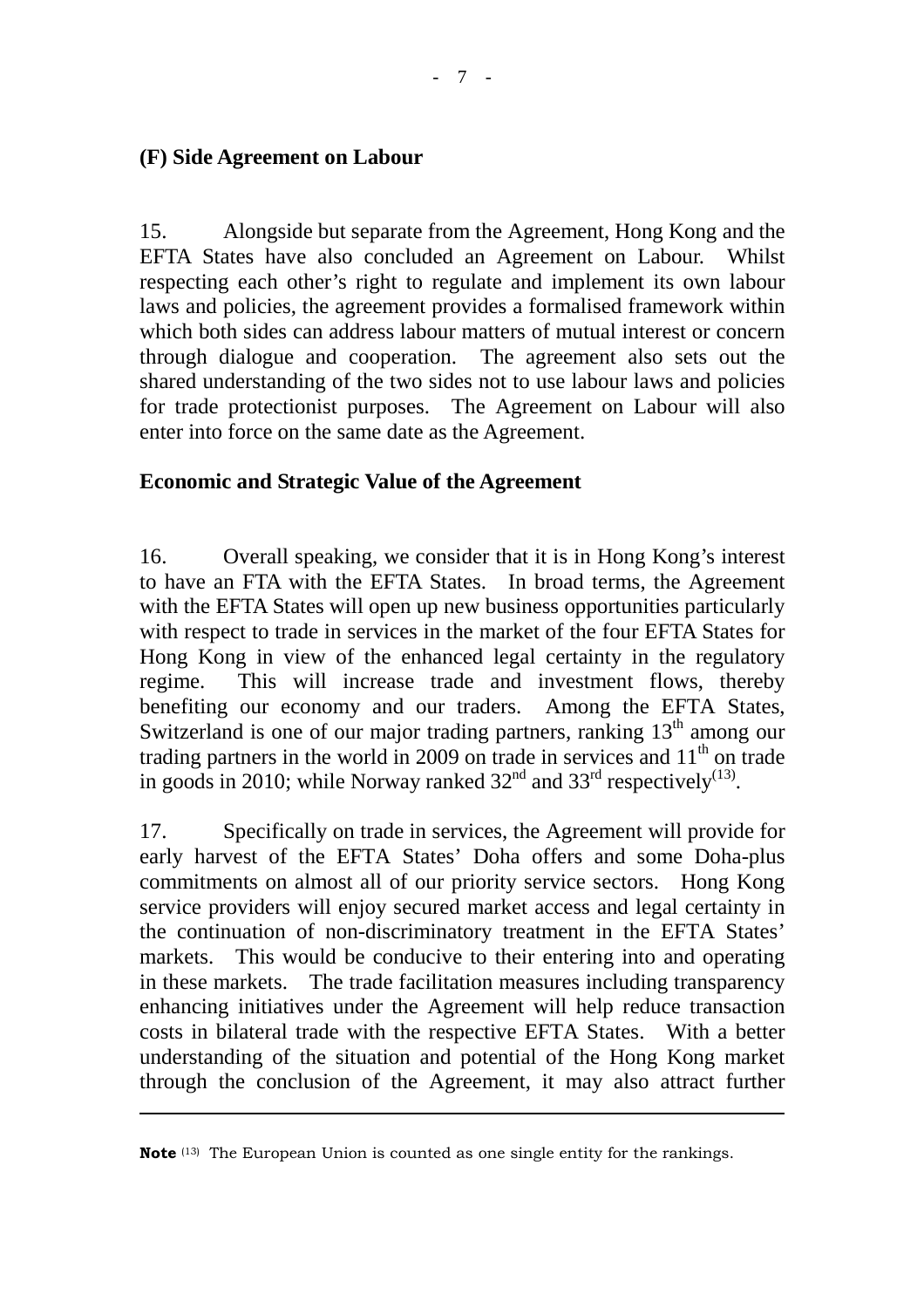investment from the EFTA States to Hong Kong.

18. On trade in goods, while the Agreement would result in definitive tariff elimination for all the industrial goods and certain agricultural products of Hong Kong origin, we reckon that the resultant tariff saving from this Agreement would not be significant. This is because the tariff rates currently imposed on our major domestic exports to some EFTA States are already at a very low level. The absolute value of our agricultural products exported to the EFTA States is also minimal. Hence, the major economic benefits of the Agreement will not come from tariff savings. Instead, the Agreement is expected to have a trade creation effect as it will foster closer trade and investment ties which may induce trade in goods and services which are not currently traded between Hong Kong and the EFTA States. In turn, this will stimulate further growth in trade related services, e.g. transportation and logistics, professional services, tourism and travel related services in Hong Kong.

19. Apart from the economic benefits, the Agreement also carries significant strategic value for Hong Kong. The Agreement is the second FTA Hong Kong has with foreign economies. The successful conclusion of the Agreement, in the year following that in which the CEP Agreement with New Zealand was signed, would reinforce the signal to our trading partners that Hong Kong is keen in fostering closer economic partnership through concluding high quality FTAs. These will have a positive effect on our continued pursuit of FTAs with other trading partners to improve the conditions of access for our goods, services and investment in overseas markets.

# **BASIC LAW IMPLICATIONS**

20. The proposal is in conformity with the Basic Law, including the provisions concerning human rights. Negotiations and conclusion of FTAs is within the high degree of autonomy of the Hong Kong Special Administrative Region (HKSAR) as provided for under Article 151 of the Basic Law. The Article provides, inter alia, that the HKSAR may on its own conclude and implement agreements with foreign states in the economic, trade and other appropriate fields.

# **FINANCIAL AND CIVIL SERVICE IMPLICATIONS**

21. Additional resources, if any, required for the implementation of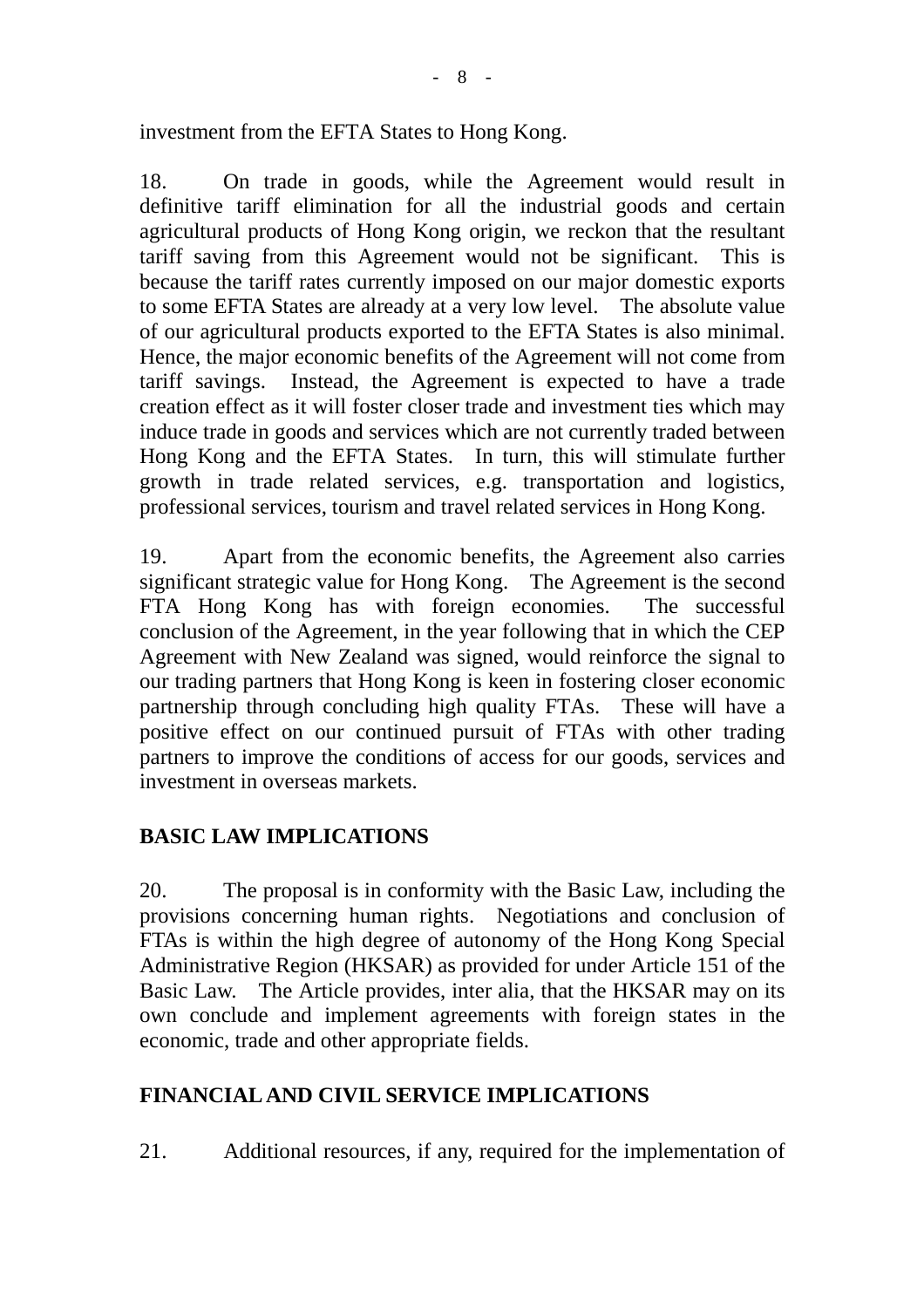the Agreement, including that related to the relevant enforcement activities, will be absorbed by existing manpower resources of relevant Bureaux/Departments through redeployment of resources as appropriate.

# **ECONOMIC IMPLICATIONS**

22. The Agreement with the EFTA States has positive economic implications for Hong Kong. In broad terms, the Agreement will provide Hong Kong with better access to the markets of the EFTA States and create more business opportunities beneficial to Hong Kong's long-term economic growth. It will also strengthen Hong Kong's role as an international trade and commerce centre.

# **SUSTAINABILITY IMPLICATIONS**

23. The Agreement with the EFTA States will bring more and better access to the markets of the EFTA States, create more business opportunities for Hong Kong businessmen and increase trade and investment flows between Hong Kong and the EFTA States. This will in turn bring benefits to other trade related sectors in the Hong Kong economy, including banking, insurance and transportation. All these would help to sustain the economic development of Hong Kong and reinforce Hong Kong's position as an international trade, economic and financial hub.

# **ENVIRONMENTAL IMPLICATIONS**

24. The Trade and Environment Chapter in the Agreement has positive environmental implications for Hong Kong. The Chapter seeks to enhance protection of the environment through the promotion and facilitation of trade and investment in goods and services that are beneficial to the environment.

# **LEGISLATIVE IMPLICATIONS**

25. Implementation of the Agreement would require legislative amendments as set out in paragraph 10 above.